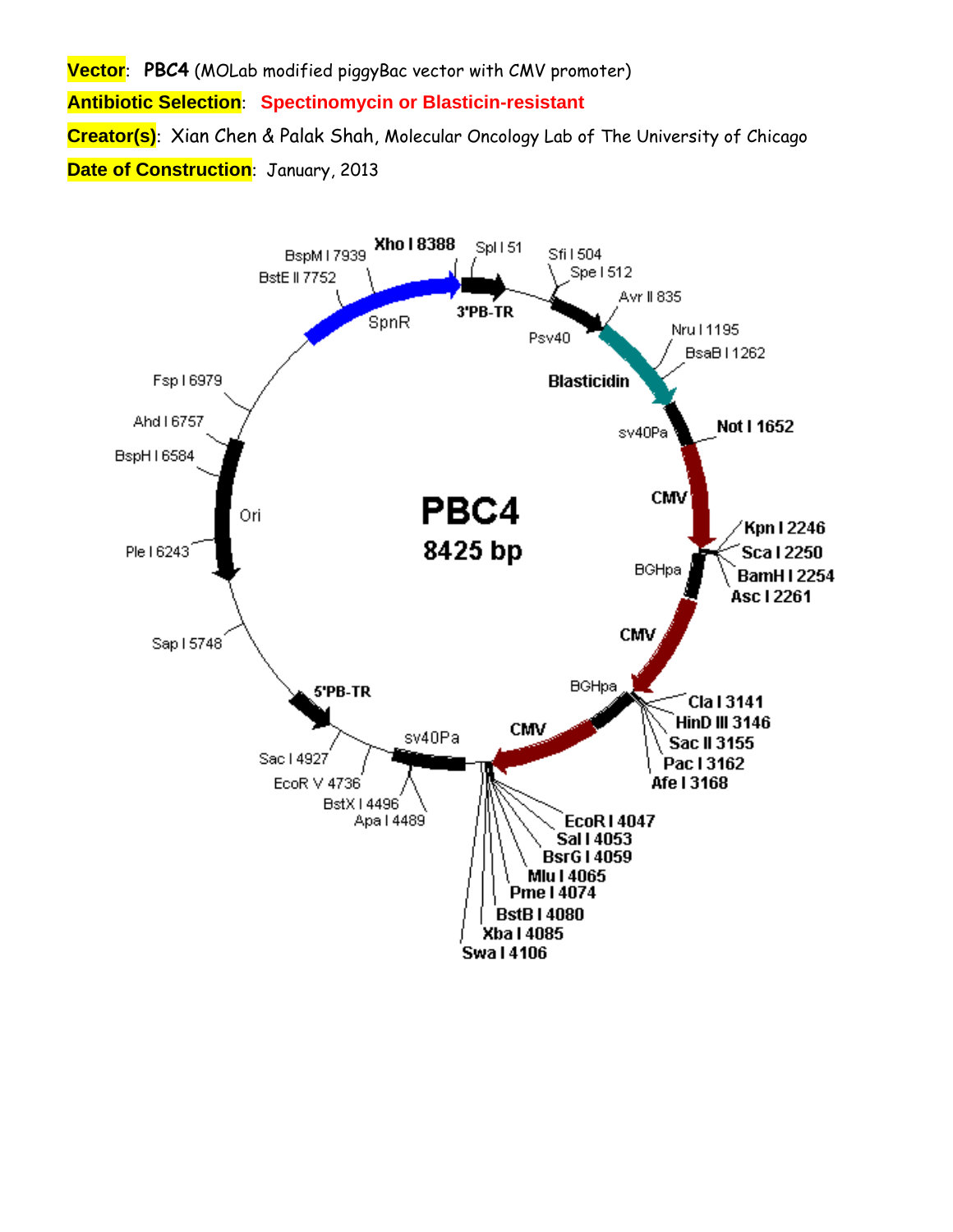## **PBC4 Vector Sequence**

*(Spectinomycin or Blasticin-resistant)* 

CTGCAGAACACGCAGCTAGATTAA**CCCTAGAAAGATAATCATATTGTGACGTACGTTAAAGATAATCATGCGTAAAATTGACGCATG** TGTTTTATCGGTCTGTATATCGAGGTTTATTTATTAATTTGAATAGATATTAAGTTTTATTATATTTACACTTACATACTAATAATA AATTCAACAAACAATTTATTTATGTTTATTTATTTATTAAAAAAAAACAAAAACTCAAAATTTCTTCTATAAAGTAACAAAACTTTT ATGAGGGACAGCCCCCCCCCAAAGCCCCCAGGGATGTAATTACGTCCCTCCCCCGCTAGGGGGCAGCAGCGAGCCGCCCGGGGCTCC GCTCCGGTCCGGCGCTCCCCCCGCATCCCCGAGCCGGCAGCGTGCGGGGACAGCCCGGGCACGGGGAAGGTGGCACGGGATCGCTTT CCTCTGAACGCTTCTCGCTGCTCTTTGAGCCTGCAGACACCTGGGGGGATACGGGGAAAAGGCCTCCACGGCCAGACTAGTAATGTG TGTCAGTTAGGGTGTGGAAAGTCCCCAGGCTCCCCAGCAGGCAGAAGTATGCAAAGCATGCATCTCAATTAGTCAGCAACCAGGTGT GGAAAGTCCCCAGGCTCCCCAGCAGGCAGAAGTATGCAAAGCATGCATCTCAATTAGTCAGCAACCATAGTCCCGCCCCTAACTCCG CCCATCCCGCCCCTAACTCCGCCCAGTTCCGCCCATTCTCCGCCCCATGGCTGACTAATTTTTTTTATTTATGCAGAGGCCGAGGCC GCCTCTGCCTCTGAGCTATTCCAGAAGTAGTGAGGAGGCTTTTTTGGAGGCCTAGGCTTTTGCAAAAAGCTCCCGGGAGCTTGTATA TCCATTTTCGGATCTGATCAGCACGTGTTGACAATTAATCATCGGCATAGTATATCGGCATAGTATAATACGACAAGGTGAGGAACT AAACCATGGCCAAGCCTTTGTCTCAAGAAGAATCCACCCTCATTGAAAGAGCAACGGCTACAATCAACAGCATCCCCATCTCTGAAG ACTACAGCGTCGCCAGCGCAGCTCTCTCTAGCGACGGCCGCATCTTCACTGGTGTCAATGTATATCATTTTACTGGGGGACCTTGTG CAGAACTCGTGGTGCTGGGCACTGCTGCTGCTGCGGCAGCTGGCAACCTGACTTGTATCGTCGCGATCGGAAATGAGAACAGGGGCA TCTTGAGCCCCTGCGGACGGTGCCGACAGGTGCTTCTCGATCTGCATCCTGGGATCAAAGCCATAGTGAAGGACAGTGATGGACAGC CGACGGCAGTTGGGATTCGTGAATTGCTGCCCTCTGGTTATGTGTGGGAGGGCTAAGCACTTCGTGGCCGAGGAGCAGGACTGACAC GTGCTACGAGATTTCGATTCCACCGCCGCCTTCTATGAAAGGTTGGGCTTCGGAATCGTTTTCCGGGACGCCGGCTGGATGATCCTC CAGCGCGGGGATCTCATGCTGGAGTTCTTCGCCCACCCCAACTTGTTTATTGCAGCTTATAATGGTTACAAATAAAGCAATAGCATC ACAAATTTCACAAATAAAGCATTTTTTTCACTGCATTCTAGTTGTGGTTTGTCCAAACTCATCAATGTATCTTATCATGTCTGGCGG CCGCTAATAGTAATCAATTACGGGGTCATTAGTTCATAGCCCATATATGGAGTTCCGCGTTACATAACTTACGGTAAATGGCCCGCC TGGCTGACCGCCCAACGACCCCCGCCCATTGACGTCAATAATGACGTATGTTCCCATAGTAACGCCAATAGGGACTTTCCATTGACG TCAATGGGTGGAGTATTTACGGTAAACTGCCCACTTGGCAGTACATCAAGTGTATCATATGCCAAGTACGCCCCCTATTGACGTCAA TGACGGTAAATGGCCCGCCTGGCATTATGCCCAGTACATGACCTTATGGGACTTTCCTACTTGGCAGTACATCTACGTATTAGTCAT CGCTATTACCATGGTGATGCGGTTTTGGCAGTACATCAATGGGCGTGGATAGCGGTTTGACTCACGGGGATTTCCAAGTCTCCACCC CATTGACGTCAATGGGAGTTTGTTTTGGCACCAAAATCAACGGGACTTTCCAAAATGTCGTAACAACTCCGCCCCATTGACGCAAAT GGGCGGTAGGCGTGTACGGTGGGAGGTCTATATAAGCAGAGCTGGTTTAGTGAACCGTCAGATCCGGTACC**AGTACTGGATCCGGCG CGCCGTT**GGCCGCTAAACCCGCTGATCAGCCTCGACTGTGCCTTCTAGTTGCCAGCCATCTGTTGTTTGCCCCTCCCCCGTGCCTTC CTTGACCCTGGAAGGTGCCACTCCCACTGTCCTTTCCTAATAAAATGAGGAAATTGCATCGCATTGTCTGAGTAGGTGTCATTCTAT TCTGGGGGGTGGGGTGGGGCAGGACAGCAAGGGGGAGGATTGGGAAGACAATAGCAGGCATGCTGGGGATGCGGTGGGCTCTATGGC TTCTGAGGCGGAAAGAACCAGGATCTGCTAGNTAATAGTAATCAATTACGGGGTCATTAGTTCATAGCCCATATATGGAGTTCCGCG TTACATAACTTACGGTAAATGGCCCGCCTGGCTGACCGCCCAACGACCCCCGCCCATTGACGTCAATAATGACGTATGTTCCCATAG TAACGCCAATAGGGACTTTCCATTGACGTCAATGGGTGGAGTATTTACGGTAAACTGCCCACTTGGCAGTACATCAAGTGTATCATA TGCCAAGTACGCCCCCTATTGACGTCAATGACGGTAAATGGCCCGCCTGGCATTATGCCCAGTACATGACCTTATGGGACTTTCCTA CTTGGCAGTACATCTACGTATTAGTCATCGCTATTACCATGGTGATGCGGTTTTGGCAGTACATCAATGGGCGTGGATAGCGGTTTG ACTCACGGGGATTTCCAAGTCTCCACCCCATTGACGTCAATGGGAGTTTGTTTTGGCACCAAAATCAACGGGACTTTCCAAAATGTC GTAACAACTCCGCCCCATTGACGCAAATGGGCGGTAGGCGTGTACGGTGGGAGGTCTATATAAGCAGAGCTGGTTTAGTGAACCGTC AGATCC**ATCGATAAGCTTCCGCGGTTAATTAAAGCGCT**agatccGGCCGCTAAACCCGCTGATCAGCCTCGACTGTGCCTTCTAGTT GCCAGCCATCTGTTGTTTGCCCCTCCCCCGTGCCTTCCTTGACCCTGGAAGGTGCCACTCCCACTGTCCTTTCCTAATAAAATGAGG AAATTGCATCGCATTGTCTGAGTAGGTGTCATTCTATTCTGGGGGGTGGGGTGGGGCAGGACAGCAAGGGGGAGGATTGGGAAGACA ATAGCAGGCATGCTGGGGATGCGGTGGGCTCTATGGCTTCTGAGGCGGAAAGAACCAGGATCTGCTAGNTAATAGTAATCAATTACG GGGTCATTAGTTCATAGCCCATATATGGAGTTCCGCGTTACATAACTTACGGTAAATGGCCCGCCTGGCTGACCGCCCAACGACCCC CGCCCATTGACGTCAATAATGACGTATGTTCCCATAGTAACGCCAATAGGGACTTTCCATTGACGTCAATGGGTGGAGTATTTACGG TAAACTGCCCACTTGGCAGTACATCAAGTGTATCATATGCCAAGTACGCCCCCTATTGACGTCAATGACGGTAAATGGCCCGCCTGG CATTATGCCCAGTACATGACCTTATGGGACTTTCCTACTTGGCAGTACATCTACGTATTAGTCATCGCTATTACCATGGTGATGCGG TTTTGGCAGTACATCAATGGGCGTGGATAGCGGTTTGACTCACGGGGATTTCCAAGTCTCCACCCCATTGACGTCAATGGGAGTTTG TTTTGGCACCAAAATCAACGGGACTTTCCAAAATGTCGTAACAACTCCGCCCCATTGACGCAAATGGGCGGTAGGCGTGTACGGTGG GAGGTCTATATAAGCAGAGCTGGTTTAGTGAACCGTCAGATCCGAATTC**GTCGACTGTACAACGCGTGTTTAAACTTCGAATCTAGA TACGTACATATGATTTAAAT**GATCTAACTAACTAAACTTGTTTATTGCANCTTATAATGGTTACAAATAAAGCAATAGCATCACAAA TTTCACAAATAAAGCATTTTTTTCACTGCATTCTAGTTGTGGTTTGTCCAAACTCATCAATGTATCTTATCATGTCTGGAATGACTC AAATGATGTCAATTAGTCTATCAGAAGCTCATCTGGTCTCCCTTCCGGGGGACAAGACATCCCTGTTTAATATTTAAACAGCAGTGT TCCCAAACTGGGTTCTTATATCCCTTGCTCTGGTCAACCAGGTTGCAGGGTTTCCTGTCCTCACAGGAACGAAGTCCCTAAAGAAAC AGTGGCAGCCAGGTTTAGCCCCGGAATTGACTGGATTCCTTTTTTAGGGCCCATTGGTATGGCTTTTTCCCCGTATCCCCCCAGGTG TCTGCAGGCTCAAAGAGCAGCGAGAAGCGTTCAGAGGAAAGCGATCCCGTGCCACCTTCCCCGTGCCCGGGCTGTCCCCGCACGCTG CCGGCTCGGGGATGCGGGGGGAGCGCCGGACCGGAGCGGAGCCCCGGGCGGCTCGCTGCTGCCCCCTAGCGGGGGAGGGACGTAATT ACATCCCTGGGGGCTTTGGGGGGGGGCTGTCCCTGATATCTATAACAAGAAAATATATATATAATAAGTTATCACGTAAGTAGAACA TGAAATAACAATATAATTATCGTATGAGTTAAATCTTAAAAGTCACGTAAAAGATAATCATGCGTCATTTTGACTCACGCGGTCGTT ATAGTTCAAAATCAGTGACACTTACCGCATTGACAAGCACGCCTCACGGGAGCTCCAAGCGGCGACTGAGATGTCCTAAATGCACAG CGACGGATTCGCGCTATTTAGAAAGAGAGAGCAATATTTCAAGAATG**CATGCGTCAATTTTACGCAGACTATCTTTCTAGGG**TTAAT CTAGCTGCATCAGGATCATATCGTCGGGTCTTTTTTCATCGCCCAAGCTGGCGCTATCTGGGCATCGGGGAGGAAGAAGCCCGTGCC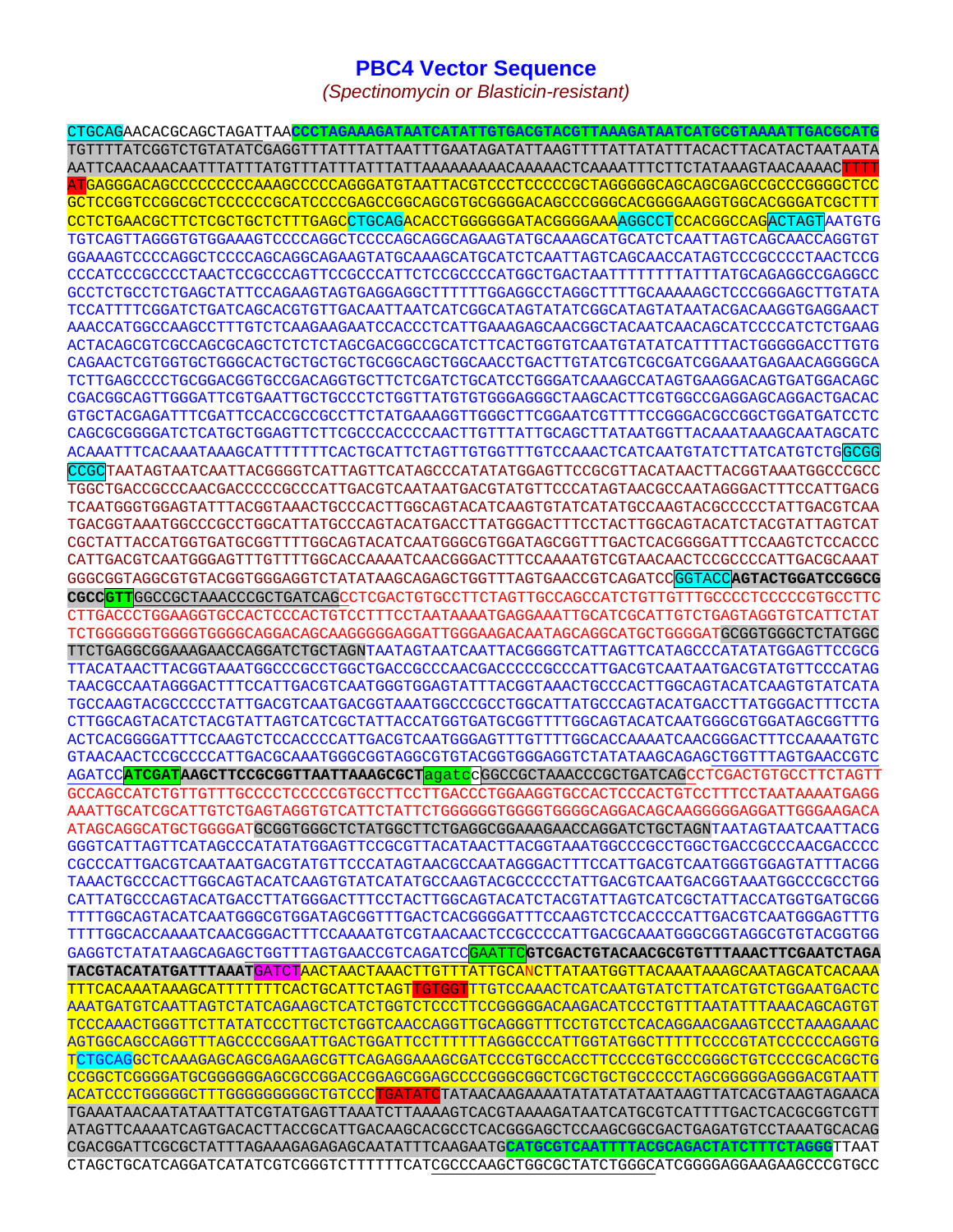TTTTCCCGCGAGGTTGAAGCGGCATGGAAAGAGTTTGCCGAGGATGACTGCTGCTGCATTGACGTTGAGCGAAAACGCACGTTTACC ATGATGATTCGGGAAGGTGTGGCCATGCACGCCTTTAACGGTGAACTGTTCGTTCAGGCCACCTGGGATACCAGTTCGTCGCGGCTT TTCCGGACACAGTTCCGGATGGTCAGCCCGAAGCGCATCAGCAACCCGAACAATACCGGCGACAGCCGGAACTGCCGTGCCGGTGTG CAGATTAATGACAGCGGTGCGGCGCTGGGATATTACGTCAGCGAGGACGGGTATCCTGGCTGGATGCCGCAGAAATGGACATGGATA CCCCGTGAGTTACCCGGCGGGCGCGCTTGGCGTAATCATGGTCATAGCTGTTTCCTGTGTGAAATTGTTATCCGCTCACAATTCCAC ACAACATACGAGCCGGAAGCATAAAGTGTAAAGCCTGGGGTGCCTAATGAGTGAGCTAACTCACATTAATTGCGTTGCGCTCACTGC CCGCTTTCCAGTCGGGAAACCTGTCGTGCCAGCTGCATTAATGAATCGGCCAACGCGCGGGGAGAGGCGGTTTGCGTATTGGGCGCT CTTCCGCTTCCTCGCTCACTGACTCGCTGCGCTCGGTCGTTCGGCTGCGGCGAGCGGTATCAGCTCACTCAAAGGCGGTAATACGGT TATCCACAGAATCAGGGGATAACGCAGGAAAGAACATGTGAGCAAAAGGCCAGCAAAAGGCCAGGAACCGTAAAAAGGCCGCGTTGC TGGCGTTTTTCCATAGGCTCCGCCCCCCTGACGAGCATCACAAAAATCGACGCTCAAGTCAGAGGTGGCGAAACCCGACAGGACTAT AAAGATACCAGGCGTTTCCCCCTGGAAGCTCCCTCGTGCGCTCTCCTGTTCCGACCCTGCCGCTTACCGGATACCTGTCCGCCTTTC TCCCTTCGGGAAGCGTGGCGCTTTCTCATAGCTCACGCTGTAGGTATCTCAGTTCGGTGTAGGTCGTTCGCTCCAAGCTGGGCTGTG TGCACGAACCCCCCGTTCAGCCCGACCGCTGCGCCTTATCCGGTAACTATCGTCTTGAGTCCAACCCGGTAAGACACGACTTATCGC CACTGGCAGCAGCCACTGGTAACAGGATTAGCAGAGCGAGGTATGTAGGCGGTGCTACAGAGTTCTTGAAGTGGTGGCCTAACTACG GCTACACTAGAAGGACAGTATTTGGTATCTGCGCTCTGCTGAAGCCAGTTACCTTCGGAAAAAGAGTTGGTAGCTCTTGATCCGGCA AACAAACCACCGCTGGTAGCGGTGGTTTTTTTGTTTGCAAGCAGCAGATTACGCGCAGAAAAAAAGGATCTCAAGAAGATCCTTTGA TCTTTTCTACGGGGTCTGACGCTCAGTGGAACGAAAACTCACGTTAAGGGATTTTGGTCATGAGATTATCAAAAAGGATCTTCACCT AGATCCTTTTAAATTAAAAATGAAGTTTTAAATCAATCTAAAGTATATATGAGTAAACTTGGTCTGACAGTTACCAATGCTTAATCA GTGAGGCACCTATCTCAGCGATCTGTCTATTTCGTTCATCCATAGTTGCCTGACTCCCCGTCGTGTAGATAACTACGATACGGGAGG GCTTACCATCTGGCCCCAGTGCTGCAATGATACCGCGAGACCCACGCTCACCGGCTCCAGATTTATCAGCAATAAACCAGCCAGCCG GAAGGGCCGAGCGCAGAAGTGGTCCTGCAACTTTATCCGCCTCCATCCAGTCTATTAATTGTTGCCGGGAAGCTAGAGTAAGTAGTT CGCCAGTTAATAGTTTGCGCAACGTTGTTGCCATTGCTACAGGCATCGTGGTGTCACGCTCGTCGTTTGGTATGGCTTCATTCAGCT CCGGTTCCCAACGATCAAGGCGAGTTACATGATCCCCCATGTTGTGCAAAAAAGCGGTTAGCTCCTTCGGTCCTCCGATCGTTGTCA GAAGTAAGTTGGCCGCAGTGTTATCACTCATGGTTATGGCAGCACTGCATAATTCTCTTACTGTCATGCCATCCGTAAGATGCTTTT CTGTGACTGGTGAGTGTACCAGCCAGGACAGAAATGCCTCGACTTCGCTGCTACCCAAGGTTGCCGGGTGACGCACACCGTGGAAAC GGATGAAGGCACGAACCCAGTGGACATAAGCCTGTTCGGTTCGTAAGCTGTAATGCAAGTAGCGT**ATG**CGCTCACGCAACTGGTCCA GAACCTTGACCGAACGCAGCGGTGGTAACGGCGCAGTGGCGGTTTTCATGGCTTGTTATGACTGTTTTTTTGGGGTACAGTCTATGC CTCGGGCATCCAAGCAGCAAGCGCGTTACGCCGTGGGTCGATGTTTGATGTTATGGAGCAGCAACGATGTTACGCAGCAGGGCAGTC GCCCTAAAACAAAGTTAAACATTATGAGGGAAGCGGTGATCGCCGAAGTATCGACTCAACTATCAGAGGTAGTTGGCGTCATCGAGC GCCATCTCGAACCGACGTTGCTGGCCGTACATTTGTACGGCTCCGCAGTGGATGGCGGCCTGAAGCCACACAGTGATATTGATTTGC TGGTTACGGTGACCGTAAGGCTTGATGAAACAACGCGGCGAGCTTTGATCAACGACCTTTTGGAAACTTCGGCTTCCCCTGGAGAGA GCGAGATTCTCCGCGCTGTAGAAGTCACCATTGTTGTGCACGACGACATCATTCCGTGGCGTTATCCAGCTAAGCGCGAACTGCAAT TTGGAGAATGGCAGCGCAATGACATTCTTGCAGGTATCTTCGAGCCAGCCACGATCGACATTGATCTGGCTATCTTGCTGACAAAAG CAAGAGAACATAGCGTTGCCTTGGTAGGTCCAGCGGCGGAGGAACTCTTTGATCCGGTTCCTGAACAGGATCTATTTGAGGCGCTAA ATGAAACCTTAACGCTATGGAACTCGCCGCCCGACTGGGCTGGCGATGAGCGAAATGTAGTGCTTACGTTGTCCCGCATTTGGTACA GCGCAGTAACCGGCAAAATCGCGCCGAAGGATGTCGCTGCCGACTGGGCAATGGAGCGCCTGCCGGCCCAGTATCAGCCCGTCATAC TTGAAGCTAGACAGGCTTATCTTGGACAAGAAGAAGATCGCTTGGCCTCGCGCGCAGATCAGTTGGAAGAATTTGTCCACTACGTGA AAGGCGAGATCACCAAGGTAGTCGGCAAATAACCCTCGAGCCACCCA**TGA**CCAAAATCCCTTAACGTGAGTTA

## **Unique enzymes in PBC4:**

| BsiW I    | C`GTAC, G        | 51   |
|-----------|------------------|------|
| Spl I     | $C$ $GTAC$ , $G$ | 51   |
| Sfi I     | GGCCN, NNN`NGGCC | 504  |
| Spe I     | A`CTAG, T        | 512  |
| Avr II    | $C$ $CTAG$ , $G$ | 835  |
| PpuM I    | RG`GWC, CY       | 1123 |
| Nru I     | $TCG$ $CGA$      | 1195 |
| BsaB I    | GATNN NNATC      | 1262 |
| Not I     | GC`GGCC,GC       | 1652 |
| Acc65 I   | G`GTAC, C        | 2242 |
| Asp718    | G`GTAC, C        | 2242 |
| Kpn I     | G, GTAC`C        | 2246 |
| Sca I     | AGT   ACT        | 2250 |
| BamH I    | G`GATC, C        | 2254 |
| Asc I     | GG`CGCG, CC      | 2261 |
| Cla I     | AT CG, AT        | 3141 |
| HinD III  | A`AGCT, T        | 3146 |
| Sac II    | CC, GC `GG       | 3155 |
| Pac I     | TTA, AT`TAA      | 3162 |
| Afe I     | AGC GCT          | 3168 |
| Eco47 III | AGC GCT          | 3168 |
| EcoR I    | G`AATT, C        | 4047 |
| Sal I     | G`TCGA, C        | 4053 |
| Acc I     | GT`MK,AC         | 4054 |
| BsrG I    | T`GTAC, A        | 4059 |
| Mlu I     | A`CGCG, T        | 4065 |
| Pme I     | CTTT AAAC        | 4074 |
| BsiC I    | TT `CG, AA       | 4080 |

| BstB I                 | TT`CG,AA        | 4080 |
|------------------------|-----------------|------|
| Xba I                  | T CTAG, A       | 4085 |
| Swa I                  | ATTT   AAAT     | 4106 |
| EcoN I                 | CCTNN`N, NNAGG  | 4480 |
| Bsp120 I               | G`GGCC, C       | 4485 |
| Apa I                  | G, GGCC `C      | 4489 |
| BstX I                 | CCAN, NNNN`NTGG | 4496 |
| ECOR V                 | GAT ATC         | 4736 |
| Sac I                  | G, AGCT C       | 4927 |
| Sap I                  | GCTCTTC 8/11    | 5748 |
| Ear I                  | CTCTTC 7/10     | 5748 |
| Ple I                  | GAGTC 9/10      | 6243 |
| BspH I                 | T CATG, A       | 6584 |
| Ahd I                  | GACNN, N`NNGTC  | 6757 |
| Fsp I                  | TGC GCA         | 6979 |
| Psp1406 I              | AA`CG, TT       | 6983 |
| BstE II                | G`GTNAC, C      | 7752 |
| BspM I                 | ACCTGC 10/14    | 7939 |
| PaeR7 I                | C`TCGA, G       | 8388 |
| Xho I                  | C`TCGA, G       | 8388 |
| Number of enzymes = 48 |                 |      |
|                        |                 |      |

The following enzymes do not cut in PBC4:

| Afl TT    | Age I     | Bbe T     | Bal II  | BsmB T |
|-----------|-----------|-----------|---------|--------|
| Bsp1286 I | Bst1107 T | $Bsu36$ T | Ehe T   | Fse I  |
| Hpa I     | Kas I     | Mun T     | Nar T   | Nhe T  |
| PflM T    | Tth 111 T | Xca I     | $Xcm$ T | Xmn T  |

PBC4: sites sorted by name: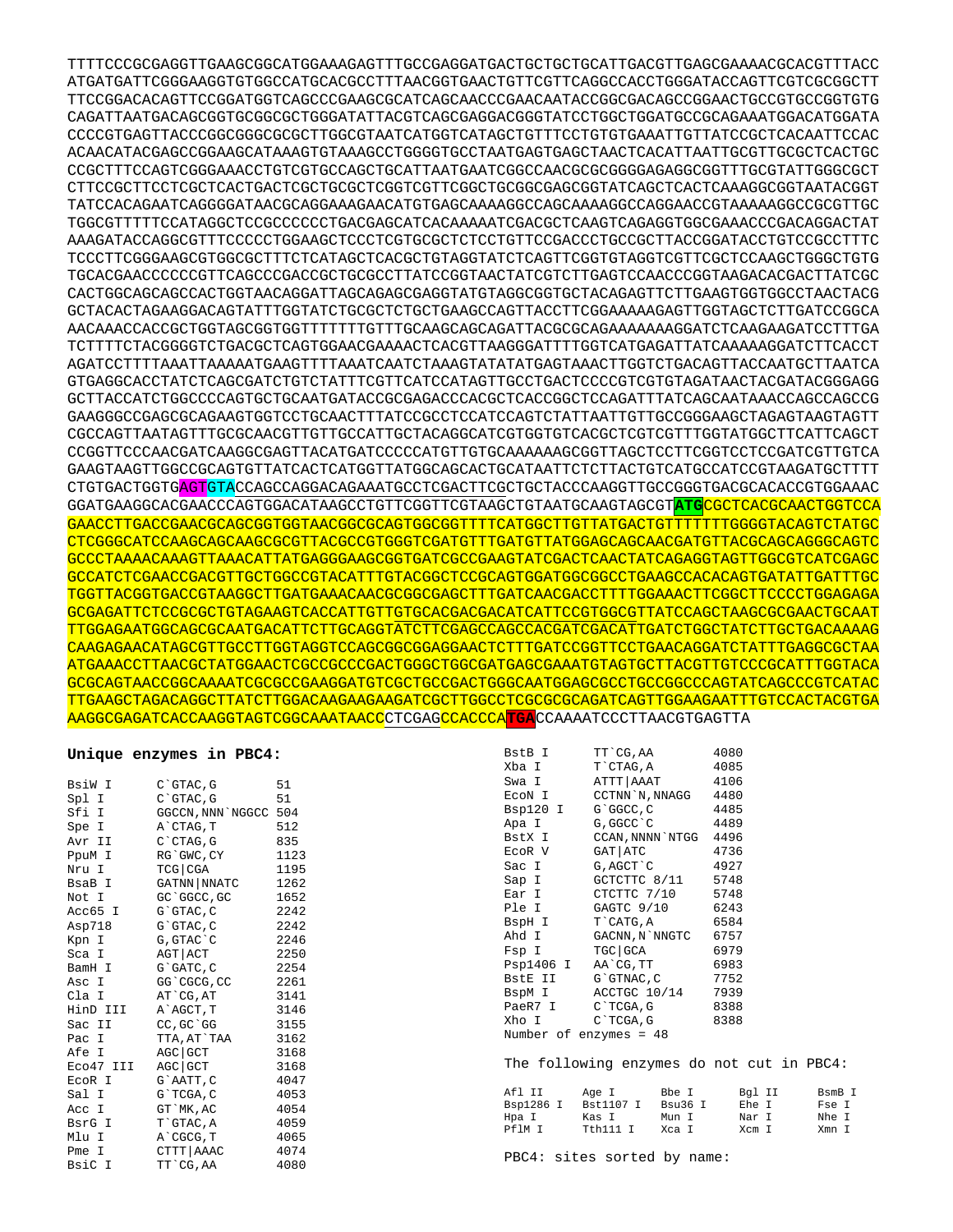|         |             |      |      |      |      |          |      | 7569 | 7941 |      |      |
|---------|-------------|------|------|------|------|----------|------|------|------|------|------|
| Aat II  | (12)        | 1776 | 1829 | 1912 | 2098 | Bbv II   | (3)  | 1048 | 2487 | 3394 |      |
|         |             | 2674 | 2727 | 2810 | 2996 | Bcl I    | (4)  | 886  | 2286 | 3193 | 7790 |
|         |             | 3581 | 3634 | 3717 | 3903 | Bcn I    | (17) | 341  | 342  | 405  | 406  |
| Acc I   | (1)         | 4054 |      |      |      |          |      | 858  | 859  | 1458 | 4311 |
| Acc65 I | (1)         | 2242 |      |      |      |          |      | 4460 | 4593 | 4594 | 4657 |
| Aci I   |             |      |      |      | 370  |          |      |      |      | 6245 | 6941 |
|         | $(103)$ 315 |      | 336  | 348  |      |          |      | 4658 | 5497 |      |      |
|         |             | 393  | 683  | 695  | 704  |          |      | 7288 |      |      |      |
|         |             | 716  | 726  | 737  | 783  | Bfa I    | (21) | 17   | 28   | 318  | 513  |
|         |             | 1083 | 1165 | 1232 | 1416 |          |      | 836  | 1073 | 1605 | 2308 |
|         |             | 1419 | 1485 | 1651 | 1655 |          |      | 2552 | 3170 | 3215 | 3459 |
|         |             | 1709 | 1737 | 1749 | 1763 |          |      | 4086 | 4210 | 4678 | 5037 |
|         |             | 1930 | 2021 | 2054 | 2158 |          |      | 5048 | 6359 | 6612 | 6947 |
|         |             | 2179 | 2273 | 2282 | 2508 |          |      | 8273 |      |      |      |
|         |             | 2532 | 2607 | 2635 | 2647 | Bgl I    | (12) | 504  | 1741 | 1863 | 1934 |
|         |             | 2661 | 2828 | 2919 | 2952 |          |      | 2639 | 2761 | 2832 | 3546 |
|         |             | 3056 | 3077 | 3152 | 3154 |          |      | 3668 | 3739 | 6877 | 8224 |
|         |             | 3180 | 3189 | 3415 | 3439 | Blp I    | (2)  | 1359 | 7901 |      |      |
|         |             | 3514 | 3542 | 3554 | 3568 | Bpm I    | (4)  | 1463 | 1520 | 6827 | 7844 |
|         |             | 3735 | 3826 | 3859 | 3963 | Bsa I    | (2)  | 4305 | 6818 |      |      |
|         |             | 3984 | 4603 | 4626 | 4648 | BsaA I   | (9)  | 895  | 1393 | 1991 | 2889 |
|         |             | 4660 | 4681 | 4865 | 4898 |          |      | 3796 | 4093 | 4774 | 4832 |
|         |             | 4932 | 5140 | 5153 | 5302 |          |      | 8349 |      |      |      |
|         |             | 5409 | 5414 | 5462 | 5499 | BsaB I   | (1)  | 1262 |      |      |      |
|         |             |      |      |      |      | BsaH I   |      |      |      |      |      |
|         |             | 5554 | 5657 | 5713 | 5723 |          | (14) | 1461 | 1773 | 1826 | 1909 |
|         |             | 5747 | 5790 | 5797 | 5818 |          |      | 2095 | 2671 | 2724 | 2807 |
|         |             | 5909 | 5937 | 6064 | 6083 |          |      | 2993 | 3578 | 3631 | 3714 |
|         |             | 6204 | 6314 | 6449 | 6458 |          |      | 3900 | 7646 |      |      |
|         |             | 6820 | 6911 | 7102 | 7148 | BsaJ I   | (42) | 289  | 290  | 339  | 340  |
|         |             | 7415 | 7435 | 7603 | 7700 |          |      | 403  | 476  | 502  | 547  |
|         |             | 7712 | 7779 | 7842 | 8038 |          |      | 619  | 742  | 777  | 835  |
|         |             | 8041 | 8119 | 8166 |      |          |      | 856  | 962  | 1267 | 1374 |
| Afe I   | (1)         | 3168 |      |      |      |          |      | 2011 | 2356 | 2909 | 3152 |
| Afl III | (4)         | 894  | 1390 | 4065 | 5864 |          |      | 3263 | 3816 | 4309 | 4457 |
| Aha II  | (14)        | 1461 | 1773 | 1826 | 1909 |          |      | 4518 | 4591 | 4654 | 4655 |
|         |             | 2095 | 2671 | 2724 | 2807 |          |      | 4704 | 4705 | 5172 | 5283 |
|         |             | 2993 | 3578 | 3631 | 3714 |          |      | 5603 | 6024 | 7277 | 7300 |
|         |             | 3900 | 7646 |      |      |          |      | 7483 | 7514 | 7821 | 7885 |
|         |             |      |      |      |      |          |      |      |      |      |      |
| Ahd I   | (1)         | 6757 |      |      |      |          |      | 8024 | 8366 |      |      |
| Alu I   | (30)        | 16   | 799  | 853  | 863  | BsaW I   | (9)  | 352  | 2239 | 4642 | 5310 |
|         |             | 1066 | 1171 | 1535 | 2217 |          |      | 5322 | 6070 | 6217 | 7048 |
|         |             | 3115 | 3148 | 4022 | 4291 |          |      | 8058 |      |      |      |
|         |             | 4925 | 5051 | 5094 | 5529 | BseR I   | (2)  | 831  | 1391 |      |      |
|         |             | 5624 | 5688 | 5806 | 6032 | Bsg I    | (2)  | 1151 | 5414 |      |      |
|         |             | 6122 | 6168 | 6425 | 6946 | BsiC I   | (1)  | 4080 |      |      |      |
|         |             | 7046 | 7109 | 7356 | 7786 | BsiE I   | (9)  | 1083 | 1199 | 1655 | 3180 |
|         |             | 7900 | 8272 |      |      |          |      | 4869 | 5780 | 6204 | 7127 |
| Alw I   | (23)        | 434  | 888  | 1278 | 1469 |          |      | 7973 |      |      |      |
|         |             | 1496 | 2232 | 2250 | 2261 | BsiHKA I | (3)  | 4927 | 6182 | 7871 |      |
|         |             | 2552 | 3130 | 3168 | 3459 | BsiW I   | (1)  | 51   |      |      |      |
|         |             | 4037 | 4563 | 5067 | 6426 | Bsm I    | (3)  | 1600 | 4205 | 5009 |      |
|         |             | 6512 | 6512 | 6609 | 6610 | BsmA I   | (6)  | 982  | 2084 | 2982 | 3889 |
|         |             | 7074 | 8051 | 8080 |      |          |      | 4304 | 6819 |      |      |
| AlwN I  | (3)         | 2548 | 3455 | 6280 |      | BsmF I   | (23) | 281  | 291  | 410  | 529  |
| Apa I   | (1)         | 4489 |      |      |      |          |      | 601  | 665  | 1136 | 1472 |
|         |             |      |      |      |      |          |      |      | 1977 | 2145 |      |
| ApaL I  | (2)         | 6178 | 7867 |      |      |          |      | 1826 |      |      | 2724 |
| Apo I   | (6)         | 175  | 233  | 1570 | 4047 |          |      | 2875 | 3043 | 3631 | 3782 |
|         |             | 4175 | 8335 |      |      |          |      | 3950 | 4327 | 4410 | 4584 |
| Asc I   | (1)         | 2261 |      |      |      |          |      | 4703 | 4713 | 8148 |      |
| Ase I   | (6)         | 122  | 906  | 5400 | 5635 | BsoF I   | (59) | 14   | 326  | 329  | 336  |
|         |             | 5694 | 6929 |      |      |          |      | 387  | 454  | 783  | 1064 |
| Asp718  | (1)         | 2242 |      |      |      |          |      | 1083 | 1157 | 1160 | 1163 |
| Ava I   | (9)         | 339  | 377  | 403  | 856  |          |      | 1166 | 1169 | 1333 | 1419 |
|         |             | 4591 | 4617 | 4655 | 7484 |          |      | 1533 | 1652 | 1655 | 2273 |
|         |             | 8388 |      |      |      |          |      | 3180 | 4444 | 4543 | 4610 |
| Ava II  | (7)         | 355  | 1123 | 4640 | 6895 |          |      | 4661 | 4668 | 4671 | 4933 |
|         |             | 7117 | 7391 | 8032 |      |          |      | 5052 | 5154 | 5185 | 5188 |
| Avr II  | (1)         | 835  |      |      |      |          |      | 5303 | 5415 | 5462 | 5689 |
| BamH I  | (1)         | 2254 |      |      |      |          |      | 5770 | 5788 | 5791 | 5909 |
| Ban I   | (9)         | 1238 | 2116 | 2242 | 2364 |          |      | 6064 | 6207 | 6272 | 6275 |
|         |             |      |      |      |      |          |      |      |      |      |      |
|         |             | 3014 | 3271 | 3921 | 5608 |          |      | 6481 | 6809 | 7148 | 7175 |
|         |             | 6705 |      |      |      |          |      | 7270 | 7413 | 7498 | 7542 |
| Ban II  | (7)         | 347  | 1228 | 2517 | 3424 |          |      | 7558 | 7713 | 7780 | 7930 |
|         |             | 4489 | 4655 | 4927 |      |          |      | 8039 | 8119 | 8216 |      |
| Bbs I   | (3)         | 1049 | 2488 | 3395 |      | Bsp120 I | (1)  | 4485 |      |      |      |
| Bbv I   | (18)        | 25   | 337  | 340  | 398  | BspH I   | (1)  | 6584 |      |      |      |
|         |             | 1075 | 1180 | 1544 | 4455 | BspM I   | (1)  | 7939 |      |      |      |
|         |             | 4554 | 6283 | 6286 | 6492 | BspM II  | (2)  | 5310 | 5322 |      |      |
|         |             | 7186 | 7424 | 7509 | 7553 | Bsr I    | (24) | 721  | 1097 | 1121 | 1947 |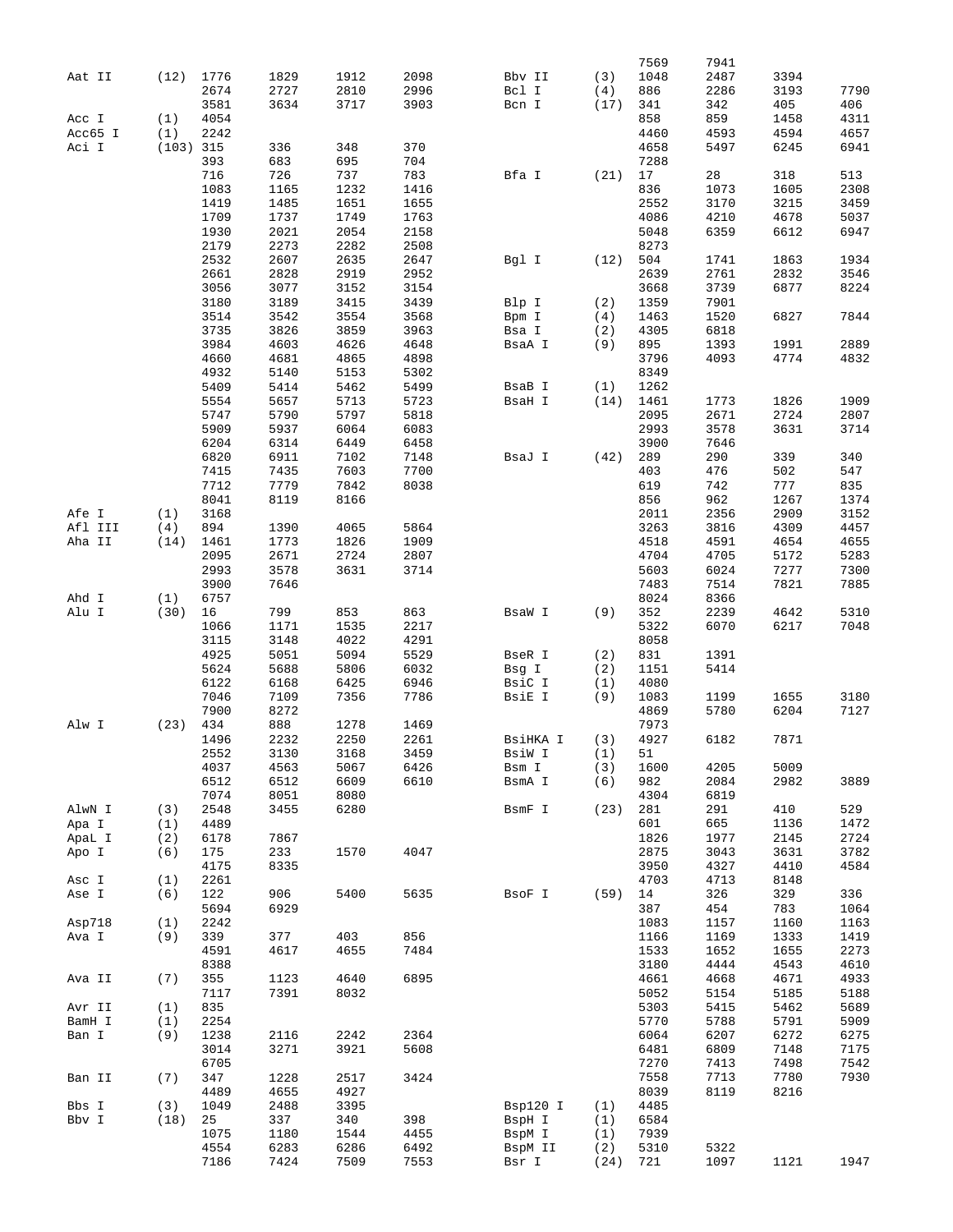|         |      | 2247         | 2255 | 2845 | 3752 | Dra III   | (4)  | 1369         | 7301         | 7729         | 8349         |
|---------|------|--------------|------|------|------|-----------|------|--------------|--------------|--------------|--------------|
|         |      |              |      |      |      |           |      |              |              |              |              |
|         |      | 4362         | 4472 | 5293 | 5665 | Drd I     | (3)  | 1051         | 4943         | 5972         |              |
|         |      | 6271         | 6284 | 6398 | 6804 | Dsa I     | (10) | 502          | 742          | 962          | 2011         |
|         |      | 6922         | 6965 | 7232 | 7327 |           |      | 2909         | 3152         | 3816         | 7300         |
|         |      |              |      |      |      |           |      |              |              |              |              |
|         |      | 7392         | 8130 | 8226 | 8248 |           |      | 7514         | 7885         |              |              |
| BsrB I  | (4)  | 350          | 4648 | 5556 | 5797 | Eae I     | (11) | 505          | 965          | 1080         | 1371         |
| BsrD I  | (4)  | 6818         | 6992 | 7941 | 8234 |           |      | 1652         | 2270         | 3177         | 5241         |
|         |      |              |      |      |      |           |      |              |              |              |              |
| BsrG I  | (1)  | 4059         |      |      |      |           |      | 5703         | 7145         | 7679         |              |
| BssH II | (3)  | 2261         | 5503 | 8316 |      | Eag I     | (3)  | 1080         | 1652         | 3177         |              |
| BssS I  | (2)  | 1138         | 6037 |      |      | Ear I     | (1)  | 5748         |              |              |              |
|         |      |              |      |      |      |           |      |              |              |              |              |
| BstB I  | (1)  | 4080         |      |      |      | Eco47 III | (1)  | 3168         |              |              |              |
| BstE II | (1)  | 7752         |      |      |      | Eco57 I   | (3)  | 1060         | 6411         | 7737         |              |
| BstN I  | (28) | 291          | 477  | 549  | 604  | Eco72 I   | (2)  | 895          | 1393         |              |              |
|         |      |              |      |      |      |           |      |              |              |              |              |
|         |      | 621          | 1268 | 1741 | 1934 | ECON I    | (1)  | 4480         |              |              |              |
|         |      | 2358         | 2543 | 2639 | 2832 | Eco0109 I | (2)  | 1123         | 4485         |              |              |
|         |      | 3265         | 3450 | 3546 | 3739 | ECOR I    | (1)  | 4047         |              |              |              |
|         |      |              |      |      |      |           |      |              |              |              |              |
|         |      | 4390         | 4448 | 4520 | 4706 | ECOR II   | (28) | 289          | 475          | 547          | 602          |
|         |      | 5284         | 5451 | 5604 | 5892 |           |      | 619          | 1266         | 1739         | 1932         |
|         |      | 6013         | 6026 | 7246 | 7823 |           |      | 2356         | 2541         | 2637         | 2830         |
|         |      |              |      |      |      |           |      |              |              |              |              |
| BstU I  | (25) | 1195         | 1485 | 1711 | 2263 |           |      | 3263         | 3448         | 3544         | 3737         |
|         |      | 2609         | 3154 | 3516 | 4067 |           |      | 4388         | 4446         | 4518         | 4704         |
|         |      | 4865         | 4971 | 5142 | 5302 |           |      | 5282         | 5449         | 5602         | 5890         |
|         |      |              |      |      |      |           |      |              |              |              |              |
|         |      | 5505         | 5711 | 5713 | 5911 |           |      | 6011         | 6024         | 7244         | 7821         |
|         |      | 6492         | 6822 | 7506 | 7779 | ECOR V    | (1)  | 4736         |              |              |              |
|         |      |              |      |      |      |           |      |              |              |              |              |
|         |      | 7844         | 7907 | 8200 | 8316 | Esp I     | (2)  | 1359         | 7901         |              |              |
|         |      | 8318         |      |      |      | Fnu4H I   | (59) | 14           | 326          | 329          | 336          |
| BstX I  | (1)  | 4496         |      |      |      |           |      | 387          | 454          | 783          | 1064         |
|         |      |              |      |      |      |           |      |              |              |              |              |
| BstY I  | (14) | 881          | 1489 | 2236 | 2254 |           |      | 1083         | 1157         | 1160         | 1163         |
|         |      | 2545         | 3134 | 3172 | 3452 |           |      | 1166         | 1169         | 1333         | 1419         |
|         |      | 4041         | 6505 | 6516 | 6602 |           |      | 1533         | 1652         | 1655         | 2273         |
|         |      |              |      |      |      |           |      |              |              |              |              |
|         |      | 6614         | 8073 |      |      |           |      | 3180         | 4444         | 4543         | 4610         |
| Cac8 I  | (49) | 333          | 384  | 391  | 467  |           |      | 4661         | 4668         | 4671         | 4933         |
|         |      | 562          | 581  | 634  | 653  |           |      | 5052         | 5154         | 5185         | 5188         |
|         |      |              |      |      |      |           |      |              |              |              |              |
|         |      | 1059         | 1173 | 1465 | 1737 |           |      | 5303         | 5415         | 5462         | 5689         |
|         |      | 1930         | 2263 | 2316 | 2493 |           |      | 5770         | 5788         | 5791         | 5909         |
|         |      | 2497         | 2635 | 2828 | 3223 |           |      | 6064         | 6207         | 6272         | 6275         |
|         |      |              |      |      |      |           |      |              |              |              |              |
|         |      | 3400         | 3404 | 3542 | 3735 |           |      | 6481         | 6809         | 7148         | 7175         |
|         |      | 4531         | 4607 | 4614 | 4665 |           |      | 7270         | 7413         | 7498         | 7542         |
|         |      |              |      |      |      |           |      |              |              |              | 7930         |
|         |      | 4912         | 5009 | 5096 | 5250 |           |      | 7558         | 7713         | 7780         |              |
|         |      | 5501         | 5505 | 5657 | 5686 |           |      | 8039         | 8119         | 8216         |              |
|         |      | 5795         | 5881 | 5918 | 6478 | Fok I     | (21) | 307          | 359          | 686          | 1015         |
|         |      |              |      |      |      |           |      |              |              |              |              |
|         |      | 6869         | 7502 | 7679 | 7784 |           |      | 1250         | 1483         | 2517         | 3424         |
|         |      | 7964         | 8133 | 8239 | 8243 |           |      | 4308         | 4635         | 4687         | 5189         |
|         |      | 8318         |      |      |      |           |      | 5338         | 5470         | 6723         | 6904         |
|         |      |              |      |      |      |           |      |              |              |              |              |
| Cfr10 I | (8)  | 382          | 1463 | 4612 | 5363 |           |      | 7191         | 7323         | 7476         | 7720         |
|         |      | 5387         | 6837 | 8188 | 8241 |           |      | 8221         |              |              |              |
| Cla I   | (1)  | 3141         |      |      |      | Fsp I     | (1)  | 6979         |              |              |              |
|         |      |              |      |      |      |           |      |              |              |              |              |
| Csp6 I  | (28) | 52           | 1869 | 1894 | 1949 | Gdi II    | (12) | 506          | 1079         | 1081         | 1370         |
|         |      | 1982         | 2033 | 2190 | 2243 |           |      | 1651         | 1653         | 2269         | 3176         |
|         |      | 2249         | 2767 | 2792 | 2847 |           |      | 3178         | 5704         | 7144         | 7678         |
|         |      |              |      |      |      |           |      |              |              |              |              |
|         |      | 2880         | 2931 | 3088 | 3674 | Gsu I     | (4)  | 1464         | 1519         | 6828         | 7843         |
|         |      | 3699         | 3754 | 3787 | 3838 | Hae I     | (9)  | 498          | 834          | 967          | 5243         |
|         |      | 3995         | 4060 | 4094 | 7238 |           |      | 5279         | 5879         | 5890         | 6342         |
|         |      |              |      |      |      |           |      |              |              |              |              |
|         |      | 7471         | 7684 | 7692 | 8175 |           |      | 8311         |              |              |              |
| Dde I   | (11) | 795          | 1359 | 2418 | 2527 | Hae II    | (10) | 364          | 3170         | 4638         | 5101         |
|         |      | 3325         | 3434 | 4939 | 6139 |           |      | 5420         | 5742         | 6112         | 7659         |
|         |      | 6548         | 6714 | 7901 |      |           |      | 8089         | 8238         |              |              |
|         |      |              |      |      |      |           |      |              |              |              |              |
| Dpn I   | (39) | 429          | 883  | 888  | 1198 | Hae III   | (32) | 498          | 507          | 776          | 782          |
|         |      | 1259         | 1273 | 1475 | 1491 |           |      | 834          | 967          | 1082         | 1373         |
|         |      | 2238         | 2256 | 2288 |      |           |      |              | 1735         | 1928         | 2272         |
|         |      |              |      |      |      |           |      |              |              |              |              |
|         |      |              |      |      | 2547 |           |      | 1654         |              |              |              |
|         |      | 3136         | 3174 | 3195 | 3454 |           |      | 2633         | 2826         | 3179         | 3540         |
|         |      | 4043         | 4112 | 4569 | 5062 |           |      | 3733         | 4487         | 5243         | 5279         |
|         |      |              |      |      |      |           |      |              |              |              |              |
|         |      | 6432         | 6507 | 6518 | 6526 |           |      | 5705         | 5879         | 5890         | 5908         |
|         |      | 6604         | 6616 | 6721 | 7062 |           |      | 6342         | 6800         | 6880         | 7147         |
|         |      | 7080         | 7126 | 7609 | 7792 |           |      | 7681         | 7715         | 8245         | 8311         |
|         |      |              |      |      |      |           |      |              |              |              |              |
|         |      | 7972         | 7982 | 8057 | 8075 | Hga I     | (12) | 89           | 1042         | 1468         | 2176         |
|         |      | 8303         | 8324 | 8362 |      |           |      | 3074         | 3981         | 4838         | 5001         |
| DpnII   | (39) | 427          | 881  | 886  | 1196 |           |      | 5974         | 6552         | 7300         | 7636         |
|         |      |              |      |      |      |           |      |              |              |              |              |
|         |      | 1257         | 1271 | 1473 | 1489 | HgiA I    | (3)  | 4927         | 6182         | 7871         |              |
|         |      | 2236         | 2254 | 2286 | 2545 | HgiE II   | (3)  | 2353         | 3260         | 6443         |              |
|         |      |              |      |      |      |           |      |              |              |              |              |
|         |      | 3134         | 3172 | 3193 | 3452 | Hha I     | (37) | 363          | 1063         | 1485         | 2263         |
|         |      | 4041         | 4110 | 4567 | 5060 |           |      | 2265         | 3169         | 4637         | 4973         |
|         |      | 6430         | 6505 | 6516 | 6524 |           |      | 5100         | 5343         | 5419         | 5505         |
|         |      |              |      |      |      |           |      |              | 5648         | 5713         |              |
|         |      | 6602         | 6614 | 6719 | 7060 |           |      | 5507         |              |              | 5741         |
|         |      | 7078         | 7124 | 7607 | 7790 |           |      | 5774         | 6044         | 6111         | 6211         |
|         |      | 7970         | 7980 | 8055 | 8073 |           |      | 6385         | 6494         | 6887         | 6980         |
|         |      |              |      |      |      |           |      |              |              |              |              |
|         |      | 8301         | 8322 | 8360 |      |           |      | 7379         | 7429         | 7506         | 7658         |
| Dra I   | (5)  | 4074<br>6642 | 4106 | 4339 | 6623 |           |      | 7846<br>8182 | 7907<br>8202 | 7934<br>8237 | 8088<br>8318 |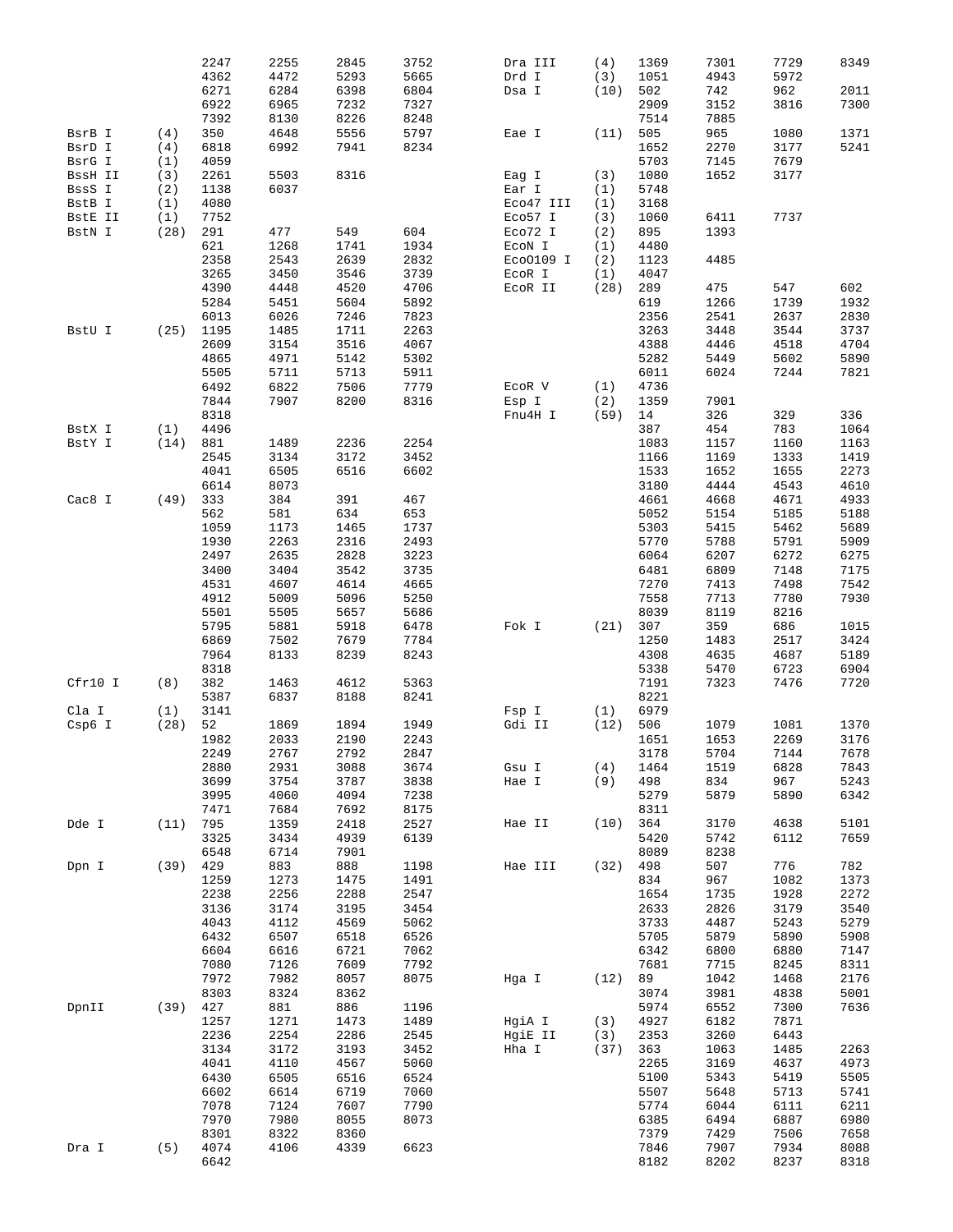|          |      | 8320 |      |      |      |           |      | 801  | 809  | 812  | 824  |
|----------|------|------|------|------|------|-----------|------|------|------|------|------|
| HinC II  | (3)  | 900  | 4055 | 4386 |      |           |      | 944  | 1005 | 1346 | 1347 |
| Hind II  | (3)  | 900  | 4055 | 4386 |      |           |      | 1369 | 1486 | 2192 | 2302 |
| HinD III | (1)  | 3146 |      |      |      |           |      | 2344 | 2390 | 2465 | 2522 |
| Hinf I   | (20) | 988  | 1320 | 1409 | 1446 |           |      | 3090 | 3209 | 3251 | 3297 |
|          |      |      |      |      |      |           |      |      |      |      |      |
|          |      | 2061 | 2959 | 3866 | 4082 |           |      | 3372 | 3429 | 3997 | 4419 |
|          |      | 4260 | 4472 | 4858 | 4966 |           |      | 4552 | 4680 | 4924 | 5110 |
|          |      | 5227 | 5699 | 5764 | 5839 |           |      | 5137 | 5167 | 5431 | 5713 |
|          |      | 6235 | 6752 | 7623 | 7836 |           |      | 5762 | 5972 | 6045 | 6296 |
| HinI I   | (14) | 1461 | 1773 | 1826 | 1909 |           |      | 6696 | 6777 | 6923 | 7129 |
|          |      | 2095 | 2671 | 2724 | 2807 |           |      | 7268 | 7492 | 7589 | 7629 |
|          |      | 2993 | 3578 | 3631 | 3714 |           |      | 8037 | 8076 | 8321 | 8396 |
|          |      | 3900 | 7646 |      |      | Msc I     | (2)  | 967  | 5243 |      |      |
| HinP I   | (37) | 361  | 1061 | 1483 | 2261 | Mse I     | (29) | 22   | 57   | 122  | 138  |
|          |      | 2263 | 3167 | 4635 | 4971 |           |      | 212  | 906  | 3158 | 3162 |
|          |      |      |      |      |      |           |      |      |      |      |      |
|          |      | 5098 | 5341 | 5417 | 5503 |           |      | 4073 | 4105 | 4331 | 4338 |
|          |      | 5505 | 5646 | 5711 | 5739 |           |      | 4815 | 4822 | 5043 | 5256 |
|          |      | 5772 | 6042 | 6109 | 6209 |           |      | 5400 | 5635 | 5694 | 6570 |
|          |      | 6383 | 6492 | 6885 | 6978 |           |      | 6622 | 6627 | 6641 | 6694 |
|          |      | 7377 | 7427 | 7504 | 7656 |           |      | 6929 | 6968 | 7585 | 8101 |
|          |      | 7844 | 7905 | 7932 | 8086 |           |      | 8414 |      |      |      |
|          |      | 8180 | 8200 | 8235 | 8316 | Msl I     | (7)  | 2016 | 2914 | 3821 | 4494 |
|          |      | 8318 |      |      |      |           |      | 7009 | 7168 | 7864 |      |
| Hpa II   | (37) | 340  | 353  | 358  | 383  | Msp I     | (37) | 340  | 353  | 358  | 383  |
|          |      | 404  | 857  | 1456 | 1464 |           |      | 404  | 857  | 1456 | 1464 |
|          |      | 2240 | 2258 | 3176 | 4309 |           |      | 2240 | 2258 | 3176 | 4309 |
|          |      |      |      |      |      |           |      |      |      |      |      |
|          |      | 4459 | 4592 | 4613 | 4638 |           |      | 4459 | 4592 | 4613 | 4638 |
|          |      | 4643 | 4656 | 5311 | 5323 |           |      | 4643 | 4656 | 5311 | 5323 |
|          |      | 5364 | 5374 | 5388 | 5496 |           |      | 5364 | 5374 | 5388 | 5496 |
|          |      | 5582 | 6071 | 6218 | 6244 |           |      | 5582 | 6071 | 6218 | 6244 |
|          |      | 6434 | 6838 | 6872 | 6939 |           |      | 6434 | 6838 | 6872 | 6939 |
|          |      | 7049 | 7286 | 8059 | 8189 |           |      | 7049 | 7286 | 8059 | 8189 |
|          |      | 8242 |      |      |      |           |      | 8242 |      |      |      |
| Hph I    | (13) | 959  | 2026 | 2924 | 3831 | MspA1 I   | (10) | 1171 | 2284 | 3154 | 3191 |
|          |      | 5272 | 6601 | 6828 | 7242 |           |      | 5409 | 5688 | 6206 | 6451 |
|          |      | 7300 | 7616 | 7763 | 7849 |           |      | 7415 | 8038 |      |      |
|          |      | 8356 |      |      |      | Nae I     | (4)  | 384  | 1465 | 4614 | 8243 |
| Kpn I    | (1)  | 2246 |      |      |      | Nci I     | (17) | 340  | 341  | 404  | 405  |
|          |      |      | 28   |      | 513  |           |      | 857  | 858  |      | 4310 |
| Mae I    | (21) | 17   |      | 318  |      |           |      |      |      | 1457 |      |
|          |      | 836  | 1073 | 1605 | 2308 |           |      | 4459 | 4592 | 4593 | 4656 |
|          |      | 2552 | 3170 | 3215 | 3459 |           |      | 4657 | 5496 | 6244 | 6940 |
|          |      | 4086 | 4210 | 4678 | 5037 |           |      | 7287 |      |      |      |
|          |      | 5048 | 6359 | 6612 | 6947 | Nco I     | (5)  | 742  | 962  | 2011 | 2909 |
|          |      | 8273 |      |      |      |           |      | 3816 |      |      |      |
| Mae II   | (36) | 50   | 54   | 304  | 894  | Nde I     | (4)  | 1885 | 2783 | 3690 | 4098 |
|          |      | 1392 | 1773 | 1785 | 1826 | NgoM I    | (4)  | 382  | 1463 | 4612 | 8241 |
|          |      | 1909 | 1990 | 2095 | 2671 | Nla III   | (33) | 71   | 88   | 583  | 655  |
|          |      | 2683 | 2724 | 2807 | 2888 |           |      | 746  | 966  | 1498 | 1646 |
|          |      | 2993 | 3578 | 3590 | 3631 |           |      | 1955 | 2015 | 2499 | 2853 |
|          |      | 3714 | 3795 | 3900 | 4092 |           |      | 2913 | 3406 | 3760 | 3820 |
|          |      | 4692 | 4773 | 4831 | 5196 |           |      | 4251 | 4788 | 4848 | 5011 |
|          |      |      |      | 6567 |      |           |      |      |      |      |      |
|          |      | 5213 | 5430 |      | 6983 |           |      | 5160 | 5224 | 5248 | 5478 |
|          |      | 7672 | 8158 | 8348 | 8417 |           |      | 5522 | 5868 | 6588 | 7079 |
| Mae III  | (32) | 46   | 248  | 1544 | 1712 |           |      | 7089 | 7167 | 7203 | 7446 |
|          |      | 1799 | 2148 | 2610 | 2697 |           |      | 8402 |      |      |      |
|          |      | 3046 | 3517 | 3604 | 3953 | Nla IV    | (23) | 346  | 553  | 625  | 1124 |
|          |      | 4149 | 4827 | 4887 | 5490 |           |      | 1240 | 2118 | 2244 | 2256 |
|          |      | 6220 | 6283 | 6399 | 6682 |           |      | 2366 | 3016 | 3273 | 3923 |
|          |      | 7013 | 7071 | 7224 | 7289 |           |      | 4487 | 4652 | 5610 | 5896 |
|          |      | 7420 | 7507 | 7551 | 7746 |           |      | 5935 | 6707 | 6801 | 6842 |
|          |      | 7752 | 7854 | 8184 | 8422 |           |      | 7053 | 7698 | 8063 |      |
| Mbo I    | (39) | 427  | 881  | 886  | 1196 | Not I     | (1)  | 1652 |      |      |      |
|          |      | 1257 | 1271 | 1473 | 1489 | Nru I     | (1)  | 1195 |      |      |      |
|          |      | 2236 | 2254 | 2286 | 2545 | Nsi I     | (3)  | 585  | 657  | 5009 |      |
|          |      |      |      |      |      |           |      |      |      |      |      |
|          |      | 3134 | 3172 | 3193 | 3452 | Nsp7524 I | (7)  | 84   | 579  | 651  | 2495 |
|          |      | 4041 | 4110 | 4567 | 5060 |           |      | 3402 | 5007 | 5864 |      |
|          |      | 6430 | 6505 | 6516 | 6524 | NspB II   | (10) | 1171 | 2284 | 3154 | 3191 |
|          |      | 6602 | 6614 | 6719 | 7060 |           |      | 5409 | 5688 | 6206 | 6451 |
|          |      | 7078 | 7124 | 7607 | 7790 |           |      | 7415 | 8038 |      |      |
|          |      | 7970 | 7980 | 8055 | 8073 | NspH I    | (7)  | 88   | 583  | 655  | 2499 |
|          |      | 8301 | 8322 | 8360 |      |           |      | 3406 | 5011 | 5868 |      |
| Mbo II   | (15) | 231  | 996  | 1053 | 1081 | Pac I     | (1)  | 3162 |      |      |      |
|          |      | 1499 | 2492 | 3399 | 5131 | PaeR7 I   | (1)  | 8388 |      |      |      |
|          |      | 5736 | 6525 | 6598 | 7948 | Pal I     | (32) | 498  | 507  | 776  | 782  |
|          |      |      |      |      |      |           |      |      |      |      |      |
|          |      | 8307 | 8310 | 8343 |      |           |      | 834  | 967  | 1082 | 1373 |
| Mlu I    | (1)  | 4065 |      |      |      |           |      | 1654 | 1735 | 1928 | 2272 |
| Mme I    | (3)  | 6078 | 6262 | 8310 |      |           |      | 2633 | 2826 | 3179 | 3540 |
| Mnl I    | (56) | 103  | 258  | 318  | 446  |           |      | 3733 | 4487 | 5243 | 5279 |
|          |      | 508  | 766  | 772  | 795  |           |      | 5705 | 5879 | 5890 | 5908 |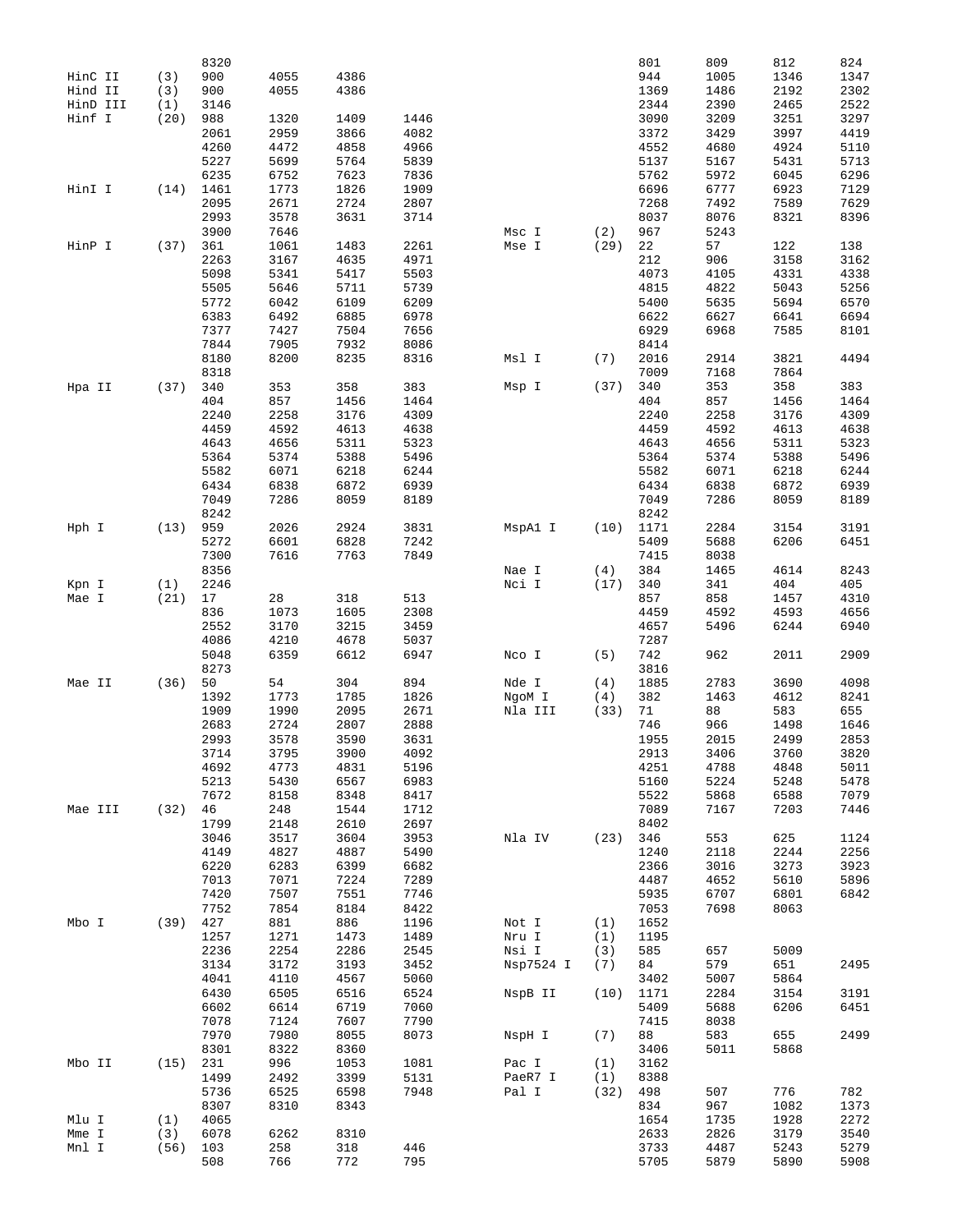|           |      | 6342        | 6800 | 6880 | 7147 | Spl I                           | (1)                                           | 51                               |                    |                                   |                                |
|-----------|------|-------------|------|------|------|---------------------------------|-----------------------------------------------|----------------------------------|--------------------|-----------------------------------|--------------------------------|
|           |      | 7681        | 7715 | 8245 | 8311 | Srf I                           | (2)                                           | 405                              | 4593               |                                   |                                |
| Ple I     | (1)  | 6243        |      |      |      | Ssp I                           | (2)                                           | 4335                             | 4995               |                                   |                                |
| Pme I     | (1)  | 4074        |      |      |      | Stu I                           | (2)                                           | 498                              | 834                |                                   |                                |
| Pml I     | (2)  | 895         | 1393 |      |      | Sty I                           | (9)                                           | 742                              | 835                | 962                               | 2011                           |
|           |      |             |      |      |      |                                 |                                               |                                  |                    |                                   |                                |
| PpuM I    | (1)  | 1123        |      |      |      |                                 |                                               | 2909                             | 3816               | 7277                              | 8024                           |
| Psp1406 I | (1)  | 6983        |      |      |      |                                 |                                               | 8366                             |                    |                                   |                                |
| PspA I    | (5)  | 339         | 403  | 856  | 4591 | Swa I                           | (1)                                           | 4106                             |                    |                                   |                                |
|           |      | 4655        |      |      |      | Taq I                           | (17)                                          | 108                              | 1256               | 1407                              | 2295                           |
| Pst I     | (3)  | 6           | 471  | 4531 |      |                                 |                                               | 3141                             | 3202               | 4054                              | 4080                           |
| Pvu I     | (3)  | 1199        | 7127 | 7973 |      |                                 |                                               | 5964                             | 7261               | 7521                              | 7621                           |
| Pvu II    | (2)  | 1171        | 5688 |      |      |                                 |                                               | 7652                             | 7664               | 7958                              | 7973                           |
|           |      |             |      |      |      |                                 |                                               |                                  |                    |                                   |                                |
| Rsa I     | (28) | 53          | 1870 | 1895 | 1950 |                                 |                                               | 8389                             |                    |                                   |                                |
|           |      | 1983        | 2034 | 2191 | 2244 | Tfi I                           | (11)                                          | 988                              | 1320               | 1409                              | 1446                           |
|           |      | 2250        | 2768 | 2793 | 2848 |                                 |                                               | 4082                             | 4472               | 4966                              | 5227                           |
|           |      | 2881        | 2932 | 3089 | 3675 |                                 |                                               | 5699                             | 5839               | 7836                              |                                |
|           |      | 3700        | 3755 | 3788 | 3839 | Tsp45 I                         | (8)                                           | 46                               | 4827               | 4887                              | 7013                           |
|           |      | 3996        | 4061 | 4095 | 7239 |                                 |                                               | 7224                             | 7289               | 7752                              | 7854                           |
|           |      | 7472        | 7685 | 7693 | 8176 | Tth111 II                       | (9)                                           | 198                              | 2318               | 3225                              | 4922                           |
| Rsr II    | (2)  | 355         | 4640 |      |      |                                 |                                               | 6453                             | 6462               | 6492                              | 7509                           |
|           |      |             |      |      |      |                                 |                                               |                                  |                    |                                   |                                |
| Sac I     | (1)  | 4927        |      |      |      |                                 |                                               | 7516                             |                    |                                   |                                |
| Sac II    | (1)  | 3155        |      |      |      | Vsp I                           | (6)                                           | 122                              | 906                | 5400                              | 5635                           |
| Sal I     | (1)  | 4053        |      |      |      |                                 |                                               | 5694                             | 6929               |                                   |                                |
| Sap I     | (1)  | 5748        |      |      |      | Xba I                           | (1)                                           | 4085                             |                    |                                   |                                |
| Sau3A I   | (39) | 427         | 881  | 886  | 1196 | Xho I                           | (1)                                           | 8388                             |                    |                                   |                                |
|           |      | 1257        | 1271 | 1473 | 1489 | Xho II                          | (14)                                          | 881                              | 1489               | 2236                              | 2254                           |
|           |      | 2236        | 2254 | 2286 | 2545 |                                 |                                               | 2545                             | 3134               | 3172                              | 3452                           |
|           |      | 3134        | 3172 | 3193 | 3452 |                                 |                                               | 4041                             | 6505               | 6516                              | 6602                           |
|           |      |             |      |      |      |                                 |                                               |                                  |                    |                                   |                                |
|           |      | 4041        | 4110 | 4567 | 5060 |                                 |                                               | 6614                             | 8073               |                                   |                                |
|           |      | 6430        | 6505 | 6516 | 6524 | Xma I                           | (5)                                           | 339                              | 403                | 856                               | 4591                           |
|           |      | 6602        | 6614 | 6719 | 7060 |                                 |                                               | 4655                             |                    |                                   |                                |
|           |      | 7078        | 7124 | 7607 | 7790 | Xma III                         | (3)                                           | 1080                             | 1652               | 3177                              |                                |
|           |      | 7970        | 7980 | 8055 | 8073 |                                 |                                               |                                  |                    |                                   |                                |
|           |      | 8301        | 8322 | 8360 |      | Site usage in PBC4:             |                                               |                                  |                    |                                   |                                |
| Sau96 I   | (18) | 355         | 1123 | 1734 | 1927 |                                 |                                               |                                  |                    |                                   |                                |
|           |      | 2632        | 2825 | 3539 | 3732 |                                 |                                               |                                  |                    |                                   |                                |
|           |      |             |      |      |      | Aat II<br>Acc65 I               | G, ACGT `C<br>G`GTAC, C                       | 12                               | Acc I<br>Aci I     | GT `MK, AC<br>$C^{\dagger}CG, C$  | $\mathbf{1}$<br>103            |
|           |      | 4485        | 4486 | 4640 | 6799 | Afe I                           | AGC GCT                                       | $\mathbf{1}$<br>$\mathbf{1}$     | Afl II             | C`TTAA, G                         | $\overline{\phantom{a}}$       |
|           |      | 6878        | 6895 | 7117 | 7391 | Afl III                         | A`CRYG, T                                     | 4                                | Age I              | A`CCGG, T                         | $\overline{\phantom{a}}$       |
|           |      | 8032        | 8244 |      |      | Aha II                          | GR'CG, YC                                     | 14                               | Ahd I              | GACNN, N`NNGTC                    | $\mathbf{1}$                   |
| Sca I     | (1)  | 2250        |      |      |      | Alu I                           | $AG$ $CT$                                     | 30                               | Alw I              | GGATC 8/9                         | 23                             |
| ScrF I    | (45) | 291         | 340  | 341  | 404  | AlwN I                          | CAG, NNN CTG                                  | 3                                | Apa I              | G, GGCC `C                        | $\mathbf{1}$<br>6              |
|           |      | 405         | 477  | 549  | 604  | ApaL I<br>Asc I                 | G`TGCA, C<br>GG`CGCG, CC                      | 2<br>$\mathbf{1}$                | Apo I<br>Ase I     | R`AATT, Y<br>AT`TA, AT            | 6                              |
|           |      | 621         | 857  | 858  | 1268 | Asp718                          | G`GTAC, C                                     | $\mathbf{1}$                     | Ava I              | C`YCGR, G                         | 9                              |
|           |      |             |      |      |      | Ava II                          | $G$ $GWC$ , $C$                               | 7                                | Avr II             | $C$ $CTAG$ , $G$                  | $\,1$                          |
|           |      | 1457        | 1741 | 1934 | 2358 | BamH I                          | G`GATC, C                                     | 1                                | Ban I              | G`GYRC, C                         | 9                              |
|           |      | 2543        | 2639 | 2832 | 3265 | Ban II                          | G, RGCY `C                                    | 7                                | Bbe I              | G, GCGC `C                        | $\overline{\phantom{a}}$       |
|           |      | 3450        | 3546 | 3739 | 4310 | Bbs I<br>Bbv II                 | GAAGAC 8/12<br>GAAGAC 7/11                    | 3<br>$\overline{\mathbf{3}}$     | Bby I<br>Bcl I     | GCAGC 13/17<br>T`GATC, A          | 18<br>$\overline{4}$           |
|           |      | 4390        | 4448 | 4459 | 4520 | Bcn I                           | $CC, S$ GG                                    | 17                               | Bfa I              | $C^T A$ , G                       | 21                             |
|           |      | 4592        | 4593 | 4656 | 4657 | Bql I                           | GCCN, NNN 'NGGC                               | 12                               | Bgl II             | A`GATC, T                         | $\overline{\phantom{a}}$       |
|           |      | 4706        | 5284 | 5451 | 5496 | Blp I                           | GC `TNA, GC                                   | 2                                | Bpm I              | CTGGAG 22/20                      | $\overline{4}$                 |
|           |      | 5604        | 5892 | 6013 | 6026 | Bsa I                           | GGTCTC 7/11                                   | $\overline{a}$                   | BsaA I             | YAC GTR                           | 9                              |
|           |      | 6244        | 6940 | 7246 | 7287 | BsaB I                          | GATNN NNATC                                   | $\mathbf{1}$                     | BsaH I             | GR CG, YC                         | 14<br>9                        |
|           |      | 7823        |      |      |      | BsaJ I<br>BseR I                | $\text{C}$<br>^ CNNG , G<br>GAGGAG 16/14      | 42<br>2                          | BsaW I<br>Bsg I    | W`CCGG, W<br>GTGCAG 22/20         | $\mathbf 2$                    |
|           |      |             |      |      |      | BsiC I                          | TT `CG, AA                                    | 1                                | BsiE I             | CG, RY CG                         | 9                              |
| Sec I     | (42) | 289         | 290  | 339  | 340  | BsiHKA I                        | G, WGCW`C                                     | 3                                | BsiW I             | C`GTAC, G                         | $\mathbf{1}$                   |
|           |      | 403         | 476  | 502  | 547  | Bsm I                           | GAATG, C 7                                    | 3                                | BsmA I             | GTCTC 79                          | 6                              |
|           |      | 619         | 742  | 777  | 835  | BsmB I                          | CGTCTC 7/11                                   | $\sim$<br>59                     | BsmF I<br>Bsp120 I | GGGAC 15/19                       | 23<br>$\mathbf{1}$             |
|           |      | 856         | 962  | 1267 | 1374 | BsoF I<br>Bsp1286 I G, DGCH'C   | $GC^N$ , $GC$                                 |                                  | BspH I             | G`GGCC, C<br>T`CATG, A            | $\mathbf{1}$                   |
|           |      | 2011        | 2356 | 2909 | 3152 | BspM I                          | ACCTGC 10/14                                  | $\mathbf{1}$                     | BspM II            | T`CCGG, A                         | $\overline{a}$                 |
|           |      | 3263        | 3816 | 4309 | 4457 | Bsr I                           | ACT, GG                                       | 24                               | BsrB I             | GAG CGG                           | $\overline{4}$                 |
|           |      | 4518        | 4591 | 4654 | 4655 | BsrD I                          | GCAATG, 8                                     | 4                                | BsrG I             | T`GTAC, A                         | $\mathbf{1}$                   |
|           |      | 4704        | 4705 | 5172 | 5283 | BssH II<br>Bst1107 I GTA TAC    | G`CGCG, C                                     | 3<br>$\overline{\phantom{a}}$    | BssS I<br>BstB I   | C`TCGT, G<br>TT CG, AA            | $\overline{a}$<br>$\mathbf{1}$ |
|           |      | 5603        | 6024 | 7277 | 7300 | BstE II                         | G`GTNAC, C                                    | 1                                | BstN I             | $CC^W$ , GG                       | 28                             |
|           |      |             |      |      |      | BstU I                          | $CG$ $CG$                                     | 25                               | BstX I             | CCAN, NNNN `NTGG                  | $\mathbf{1}$                   |
|           |      | 7483        | 7514 | 7821 | 7885 | BstY I                          | R`GATC, Y                                     | 14                               | Bsu36 I            | CC `TNA, GG                       | $\overline{\phantom{a}}$       |
|           |      | 8024        | 8366 |      |      | Cac8 I                          | $GCN$ $NGC$                                   | 49                               | Cfr10 I            | R`CCGG, Y                         | 8                              |
| SfaN I    | (25) | 380         | 591  | 663  | 1036 | Cla I<br>Dde I                  | AT CG, AT<br>$C$ TNA, $G$                     | $\mathbf{1}$<br>11               | Csp6 I<br>Dpn I    | $G$ TA, $C$<br>GA TC              | 28<br>39                       |
|           |      | 1093        | 1225 | 1271 | 1571 | DpnII                           | `GATC,                                        | 39                               | Dra I              | TTT AAA                           | 5                              |
|           |      | 2009        | 2414 | 2496 | 2907 | Dra III                         | ${\rm CAC}$ , ${\rm NNN}$ $\hat{}\;{\rm GTG}$ | $\overline{4}$                   | Drd I              | GACNN, NN `NNGTC                  | 3                              |
|           |      | 3321        | 3403 | 3814 | 4176 | Dsa I                           | C`CRYG, G                                     | 10                               | Eae I              | Y`GGCC, R                         | 11                             |
|           |      | 4614        | 5062 | 5117 | 5351 | Eag I                           | C `GGCC, G                                    | 3                                | Ear I              | CTCTTC 7/10                       | $\mathbf{1}$                   |
|           |      | 5449        | 5960 | 7012 | 7205 | Eco47 III AGC GCT               |                                               | $\mathbf{1}$                     | Eco57 I            | CTGAAG 21/19                      | 3<br>$\mathbf{1}$              |
|           |      | 7497        |      |      |      | Eco72 I<br>Eco0109 I RG'GNC, CY | $CAC$ GTG                                     | $\overline{a}$<br>$\overline{a}$ | ECON I<br>ECOR I   | CCTNN `N, NNAGG<br>G`AATT, C      | $\mathbf{1}$                   |
|           |      |             |      |      |      | ECOR II                         | CCWGG,                                        | 28                               | ECOR V             | GAT ATC                           | $\mathbf{1}$                   |
| Sfc I     | (8)  | 2           | 467  | 1047 | 4527 | Ehe I                           | GGC GCC                                       |                                  | Esp I              | GC `TNA, GC                       | $\overline{a}$                 |
|           |      |             | 6320 | 6998 | 7847 | Fnu4H I                         | GC'N, GC                                      | 59                               | Fok I              | GGATG 14/18                       | 21                             |
|           |      | 6129        |      |      |      |                                 | GG, CCGG 'CC                                  | $\sim$                           |                    |                                   |                                |
| Sfi I     | (1)  | 504         |      |      |      | Fse I                           |                                               |                                  | Fsp I              | TGC GCA                           | $\mathbf{1}$                   |
| Sma I     | (5)  | 341         | 405  | 858  | 4593 | Gdi II                          | `YGGC, CG                                     | 12                               | Gsu I              | CTGGAG 21/19                      | $\overline{4}$                 |
|           |      |             |      |      |      | Hae I                           | WGG CCW                                       | 9                                | Hae II             | R, GCGC `Y                        | 10                             |
|           |      | 4657        |      |      |      | Hae III<br>HgiA I               | $GG$ $CC$<br>G, WGCW`C                        | 32<br>$\overline{3}$             | Hga I<br>HgiE II   | GACGC 9/14<br>ACCNNNNNNGGT -1/133 | 12                             |
| SnaB I    | (4)  | 1991        | 2889 | 3796 | 4093 | Hha I                           | $G$ , $CG$ $C$                                | 37                               | HinC II            | GTY RAC                           | 3                              |
| Spe I     | (1)  | 512         |      |      |      | Hind II                         | GTY RAC                                       | $\overline{3}$                   | HinD III           | A`AGCT, T                         | $\mathbf{1}$                   |
| Sph I     | (5)  | 583<br>5011 | 655  | 2499 | 3406 | Hinf I<br>HinP I                | G`ANT, C<br>$G$ $^{\circ}$ CG, C              | 20<br>37                         | HinI I<br>Hpa I    | GR CG, YC<br>GTT AAC              | 14                             |